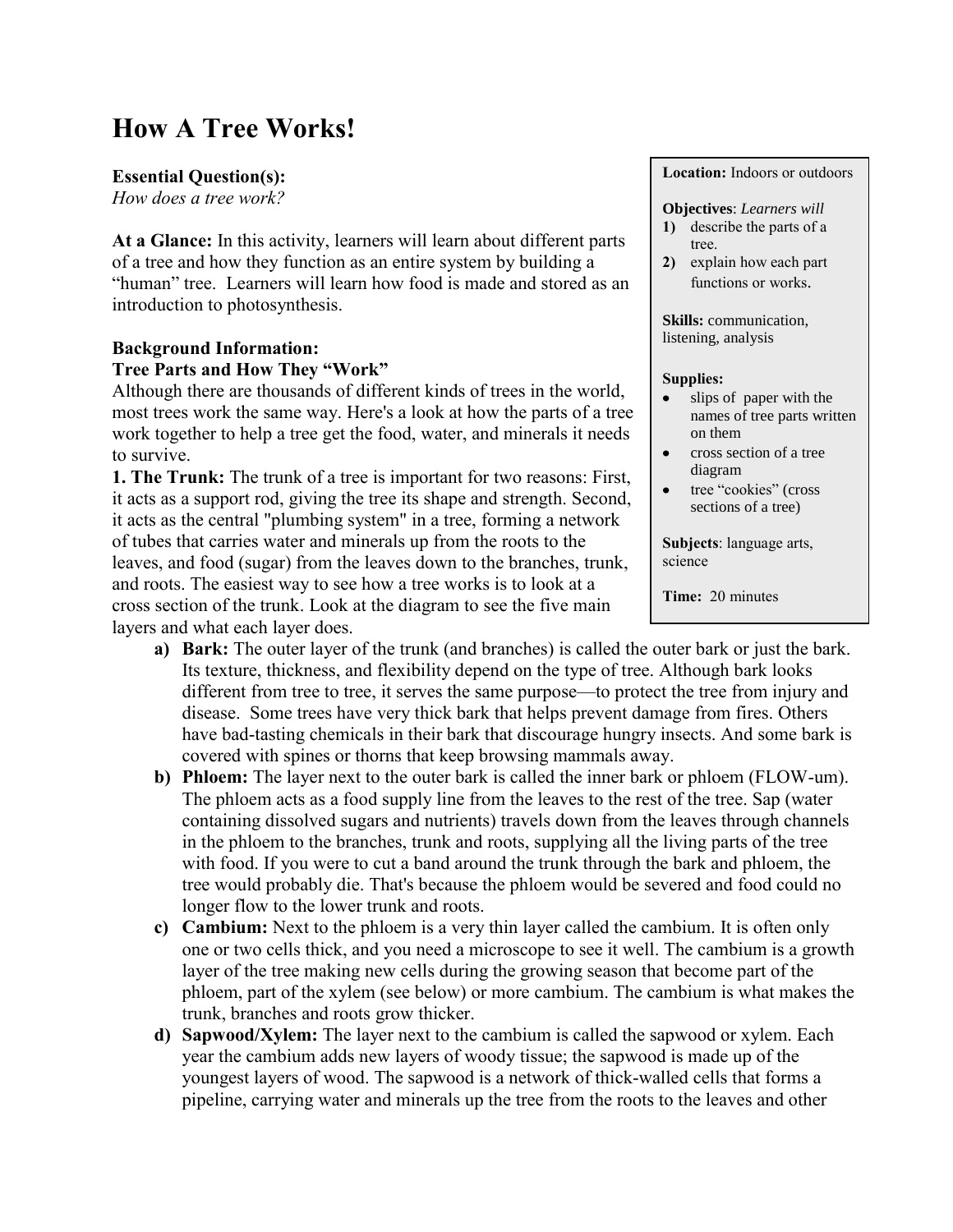parts of the tree. The sapwood also stores nutrients and transports them across the tree, from one part to another.

**e) Heartwood:** Most of the trunk in an old tree is dead wood called heartwood. The heartwood is old xylem that no longer transports water and minerals up the tree. (After a few years the sapwood in most trees gets filled in with resinlike material and slowly changes into heartwood. The new xylem is the only part of the wood that works as a



transport system.) The heartwood is often much darker in color than the sapwood. The heartwood gives the tree support, but sometimes it rots away leaving a hollow, living tree.

**2. The Roots:** A tree's roots are long, underground branches that spread out to help anchor the tree and to absorb water and nutrients from the soil. Some trees have long taproots that reach straight down for 15 feet (4.5 m) or more. Other trees have more shallow root systems that lie closer to the surface of the ground. Large taproots and lateral roots branch into smaller and smaller roots. An average tree has millions of these small rootlets, each covered with thousands of fine root hairs. The root hairs can easily soak up water and dissolved minerals because the rootlets lie very close to the surface where water and nutrients are found.

**3. The Leaves:** From skinny pine needles to broad palm leaves, all tree leaves serve the same purpose—to make food for the tree. Leaves use carbon dioxide from the air, water from the roots and the sun's energy (in the form of sunlight) to make sugar (glucose). This food-making chemical reaction is called photosynthesis. Photosynthesis can take place only in the presence of chlorophyll—the green pigment that is found in all green plants. During photosynthesis, chlorophyll absorbs sunlight and the leaves release oxygen which becomes part of the air that we and other animals breathe.

## **Getting Ready:**

Make sure you have the number of learners matched to the number of tree parts.

## **Procedure:**

1. Tell learners that in this activity they will learn about the parts of a tree by acting them out

and building a "human tree". Before building the "human tree" discuss the parts of a tree. Use the background information as a guide.

2**.** Pass out tree "cookies" (cross sections of trunks) for learners to examine the interior of a tree. While learners are looking at the cookies, show them the attached diagram and have them locate the different parts of the tree as you describe them.

3**.** Collect tree cookies and assign tree parts to different learners. Pass out slips of paper with the tree parts listed in this box written

- heartwood (1) - sapwood/xylem (2) - cambium (4) - phloem (8) - outer bark (12) - taproot (1) - lateral roots (2)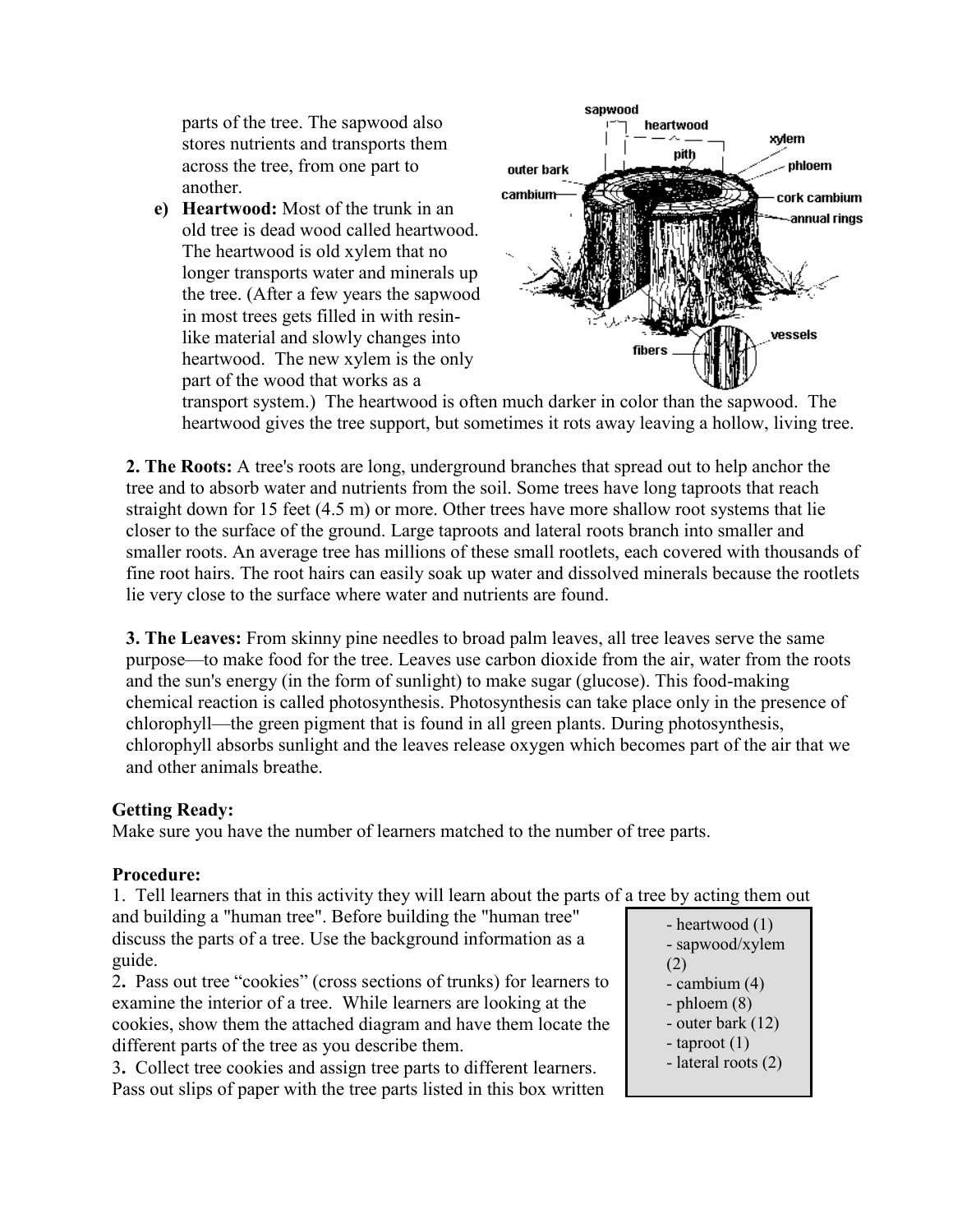on them. Use the numbers in parentheses for a group of thirty learners. Adjust the number of learners per part according to the size of your group.

4. Building the "human tree".

a. Have the learner playing the part of the **heartwood** hold his/her arms up to show muscles and stand in the center of the play area. Explain that this child represents the heartwood of the tree. This learner should chant "I support, I support."

b. Next, have the child playing the **taproot** sit down at the foot of the heartwood learner. Explain that this person represents the deep taproot that most trees have. The child should make slurping noises.

c. Have the **lateral roots** lie down on their backs spreading out from the taproot with their feet toward the heartwood. The lateral root children should make slurping sounds.

d. Have the **sapwood/xylem** kids join hands to make a ring around the heartwood. Position them so they stand between the lateral roots. They should face in toward the heartwood. The sapwood kids should pretend they are drawing water up from the roots by lowering their joined hands, then raising them above their heads, and saying whoosh, whoosh.

e. Have the **cambium** kids join hands around the sapwood. They will chant, "We make new cells, we make new cells."

f. Next, have the **phloem** kids join hands around the cambium. They will pretend they are transporting food down from the leaves by first holding their hands above their heads, then lowering them, then raising them again. They will chant "Food to the tree, food to the tree."

g. Finally, the **outer bark** kids will form a circle around the entire tree, facing outward and holding hands. They should growl and pose like football players to defend the tree.

Once everyone is in position, ask the kids to go through their motions: The roots taking up water from the soil, the sapwood transporting water up the trunk to the branches and leaves, the phloem carrying food down from the leaves to the trunk and roots, the cambium chanting, "We make new cells.", and the bark growling.

## **Discussion/Assessment:**

What does the phloem do? What is the function of the bark? Where does the heartwood come from? What pipes carry the water through the trunk? Where does the new tree tissue come from? What are the different kinds of roots? Where is the food made? What is the food making process called? Where is the food stored? What do you think would happen if you cut a tree across the middle of the trunk? Why do trees need water, what happens to the water the tree collects?